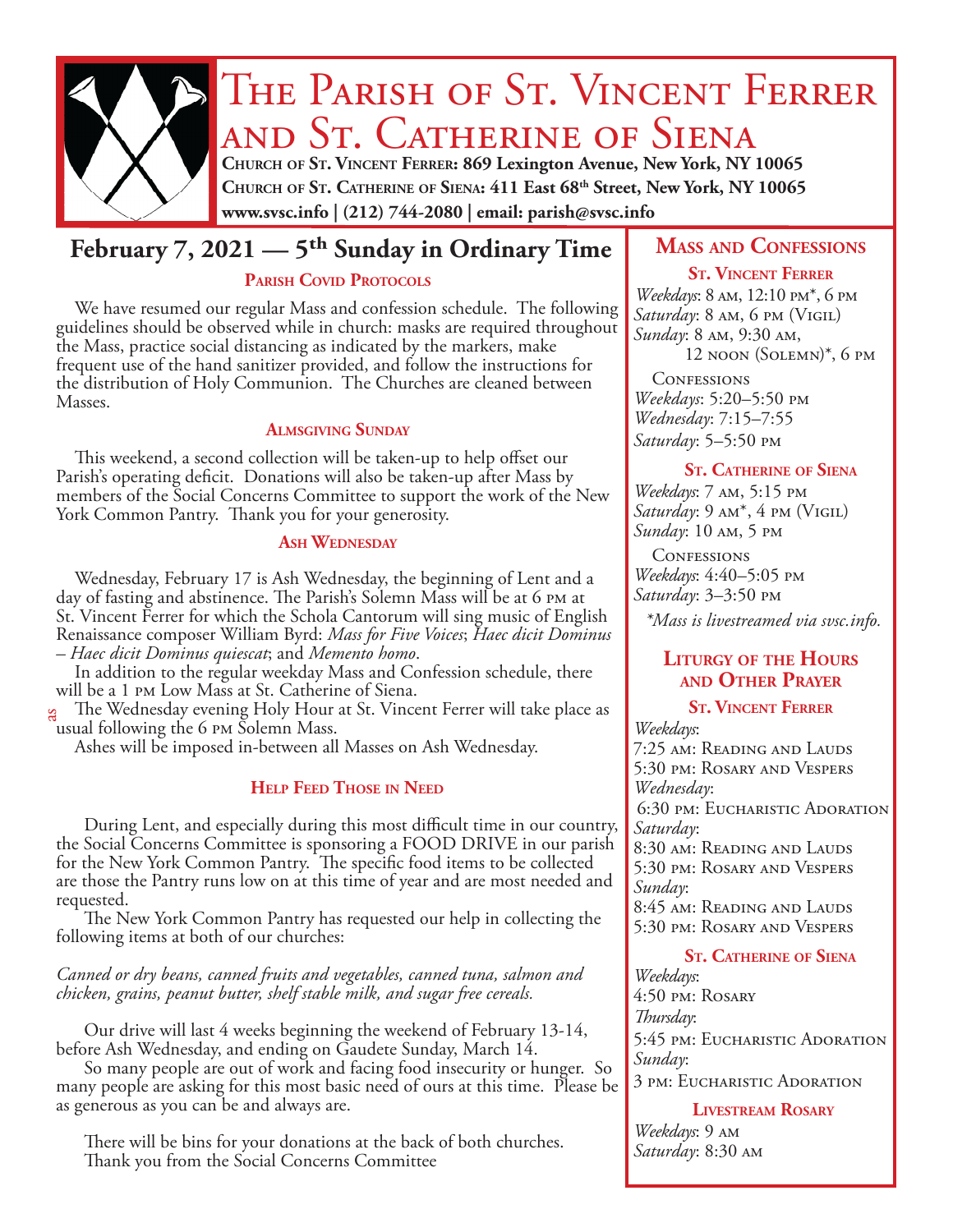#### **Parish Office**

(212) 744-2080 | parish@svsc.info

**St. Vincent Ferrer** 869 Lexington Ave, NY, NY 10065 *Office Hours:* Monday–Friday: 9 am–1 pm *and* 2 pm–4 pm

**St. Catherine of Siena** 411 East 68<sup>th</sup> Street, NY, NY 10065 *Office Hours:* Monday–Friday: 10 am–3 pm

### **PARISH STAFF**

Very Rev. Walter Wagner, o.p. *Pastor* Rev. Joseph Allen, o.p. *Vicar* Rev. Joseph Hagan, o.p. *Vicar for Formation* Bro. Damian McCarthy, o.p. *Sacristan* Bro. Frassati Davis, o.p. *Deacon*

Deacon John M. Powers Lee Ann Rubino *Business Manager* James D. Wetzel *Director of Music and Organist* Lisa Harrelson *Director of Religious Education* Ginny McCusker *Administrative Assistant* Tony Hicks *Church Custodian* Tracey Hicks *Church Custodian*

#### **St. Vincent Ferrer High School**

(212) 535-4680 Sr. Gail Morgan, o.p. *Principal*

#### **Dominican Shrine of** S<sub>T</sub>. JUDE

(212) 249-6067 *jude.parish.opeast.org*

**Dominican Friars Healthcare Ministry of New York**

(212) 988-1351 *healthcareministry.org*

#### **Health Care Emergencies**

 For health care emergencies please call (212) 988-1351. The Dominican Friars Health Care Ministry of New York provides pastoral and sacramental care to patients and their families at Memorial Sloan-Kettering Cancer Center, New York-Presbyterian/Weill Cornell Medical Center, and Hospital for Special Surgery. Please visit *healthcareministry.org* to learn more about the Ministry.

#### **Online Giving**

 Fulfill your stewardship with an online service. Liturgical Publications (WeShare) allows you to make donations anytime, based on your personal schedule. Donations can be made with a credit card, debit card, or e-check. To enroll, visit *svsc.info* and go to "Donate."

#### **Corporate Matching Gifts**

 Does your employer participate in corporate matching or corporate grants? If so, we are a registered non-profit with Benevity Causes. Donations can be made through your work place giving portal or Spark. Please search your company portal for *The Roman Catholic Church of Saint Vincent Ferrer and Saint Catherine* to submit your matching donation.

#### **STATIONS OF THE CROSS**

The Stations of the Cross is prayed every Friday during Lent after the evening Masses: 6 pm at St. Vincent Ferrer and 5:15 pm St. Catherine of Siena.

#### **Sunday Eucharistic Adoration during Lent**

Every Sunday during Lent, Adoration of the Most Blessed Sacrament will be offered at St. Vincent Ferrer following the 12 noon Solemn Mass, with:

- 3 pm Chaplet of Divine Mercy
- 4 pm Preaching
- 4:15 pm Organ Recital by James Wetzel
- 5 pm Benediction

There will also be Adoration from 3–5 pm on Sundays at St. Catherine of Siena as usual.

#### **Music Notes**

Next week, for the Sixth Sunday of Ordinary Time, the Schola will continue its survey of Palestrina's collection of five-voice Offertory Antiphons: *Offertoria totius anni* (Offertory Antiphons for the Whole Year). The Communion Motet carries on the Eucharistic theme of the Communion Antiphon *Manducaverunt, et saturati* (They ate and were filled exceedingly.). St. Thomas Aquinas, whose feast was celebrated on January 28, is credited with composing the text of *O sacrum convivium* (O sacred banquet).

*Benedictus es, Domine* – Giovanni Pierluigi da Palestrina (1525-1594)

*O sacrum convivium á 5* – Giovanni Pierluigi da Palestrina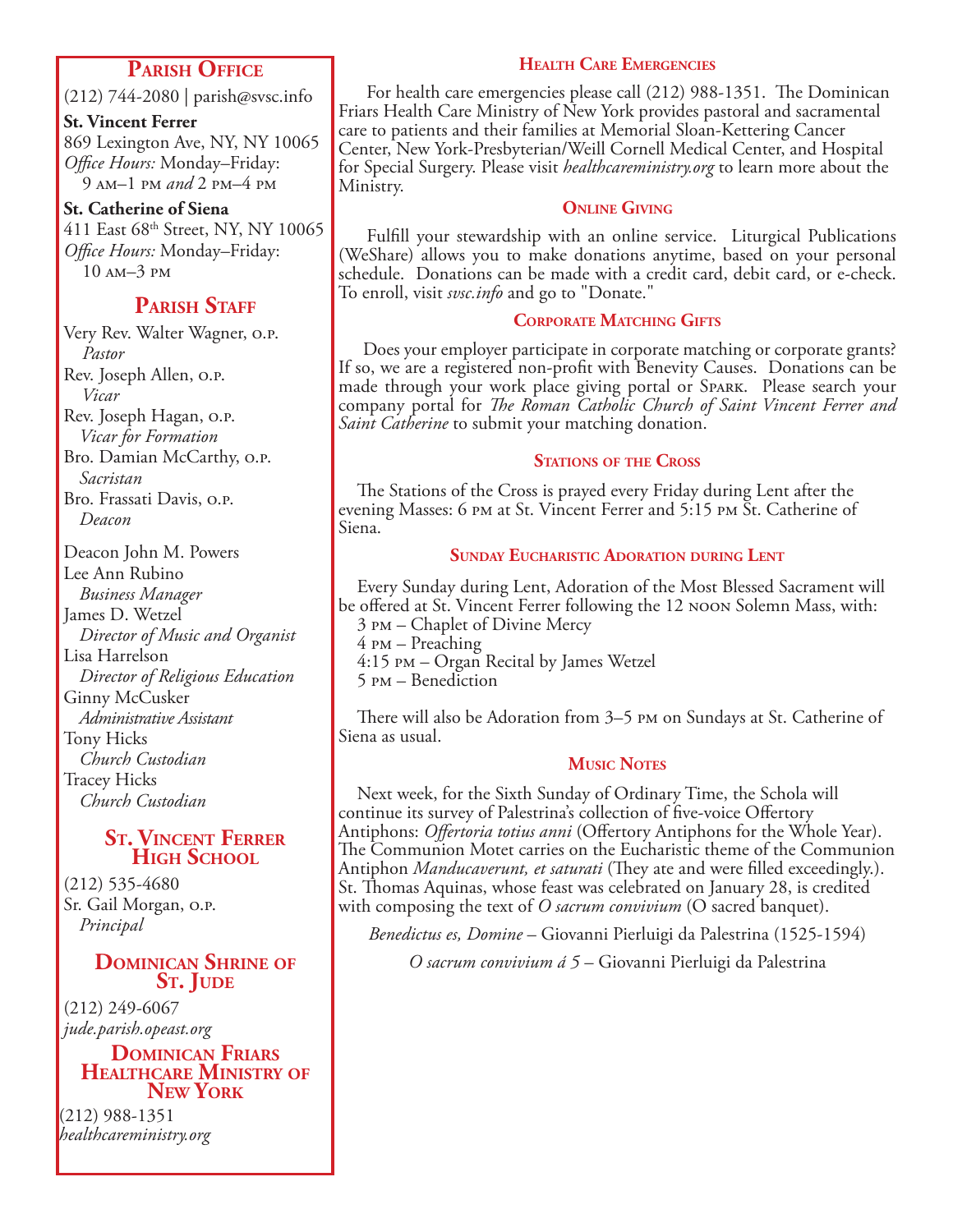#### **Mass Intentions St. Vincent Ferrer**

Sunday, February 7 6:00 pm (Vigil) Thomas Verner Moore O. Cart (D) 8:00 am Anniversary of Deceased Parents of the Members of the Order 9:30 am Bonnie McGrath (D) 12 noon Betty Warren (D) 6:00 pm Julia G. Phillips (D) Monday, February 8 8:00 am For the Deceased of the Parish & the Order 12:10 pm Roseann Connelly 6:00 pm Noreen Cinquegrana Tuesday, February 9 8:00 am Phyllis Greene (D) 12:10 pm Catherine & Patrick McGlade (D) 6:00 pm Catherine & Patrick Gorman (D) Wednesday, February 10 8:00 am Angelina Finguerra and Rose & Andrew Mannella (D) 12:10 pm Higino P. Bulong (D) 6:00 pm Deceased Members of the Foye, Armstrong, Gorman, Donohoe, and Murphy Families Thursday, February 11 8:00 am Louise Redmond 12:10 pm Sally Richardson & Lee A. Delaporte (D) 6:00 pm Zachary, Maura & Bonnie Cinquegrana FRIDAY, FEBRUARY 12 8:00 am Gilbert H Kinney (D) 12:10 pm Jeanne Gorski (D)

6:00 pm Rev. Terence O'Shaughnessey, O.P. (D)

SATURDAY, FEBRUARY 13 8:00 am Fr. William C. Cunningham, S.J. (D) 6:00 pm (Vigil) Lawrence Alkin (D)

#### **Mass Intentions St. Catherine of Siena**

Sunday, February 7 4:00 pm (Vigil) For the People of the Parish 10:00 am Anniversary of Deceased Parents of the Members of the Order 5:00 pm Nancy & Luke A.

Foye Sr. (D)

Monday, February 8 7:00 am For the Province of St. Joseph 5:15 pm Richard Carey (D)

Tuesday, February 9 7:00 am Edward Felley (D) 5:15 pm Poor Souls in Purgatory

Wednesday, February 10 7:00 am Patrons of the Shrine of St. Jude 5:15 pm Matilde Spani & Constance Carghill (D)

Thursday, February 11 7:00 am Special Intention 5:15 pm Catherine & Patrick Gorman (D)

Friday, February 12 7:00 am For the Purgatorial Society of St. Catherine of Siena 5:15 pm David Johnson (D)

SATURDAY, FEBRUARY 13 9:00 am Fr. Joseph P Allen, O.P. 4:00 pm (Vigil) David Gale (D)

#### **Parish Prayer INTENTIONS**

*Contact the Parish Office to add a name to this list.*

August Arace, Roseann Connelly, Andrew Fraser, Maggie Heath, David Ruck Keene, Thomas Linson, Rosie Mann, Maurice A. Murphy, David Olivier, Adolfo Sardina, Blair Scribner, and Gary West.

Please pray for the repose of the souls of Rory Boyle, Maria Coutinho, Sue Crissy, Francisca Garcia, Matthew Martinez, Marie O'Brien, Juan de Jesus Piraquive, Rosa Sabio, Celia Vestey, and the souls of all our recently deceased.

We continue to pray for the sick, the dying, and their families in Memorial Sloan Kettering Cancer Center, NewYork-Presbyterian Hospital, the Hospital for Special Surgery, Rockefeller University Hospital, and the Intentions of the Dominican Friars Health Care Ministry.

#### **Candle Intentions**

*St. Vincent – Sanctuary Lamps*  Kevin Wilson (D); Ramon & Fernando Gonzalez (L); Elizabeth Donnelly (D); Special Intention; Intention of Donor; Souls in Purgatory; The People of the Parish. *St. Vincent – Sanctuary Madonna* Jack Ryan Keegan *St. Vincent – Pieta Lamp* Well being of Christians in the

Middle East *St. Catherine – Sanctuary Lamp*  Maria Marta Litrenta

*St. Catherine – Purgatorial Candle*  Renato S. Ventigan (D); Rosa J. Silan (D) *St. Catherine – Rosary Altar Candle* Maria Marta Litrenta; Intention of Donor *St. Catherine – Blessed Mother Candle* Priscilla Ventigan St. Catherine *– St. Martin de Porres Candle*  Maria Marta Litrenta

*Mass Intentions and Candles may be reserved in the Parish Office Monday–Friday,* 9  $\mu$ –1 pm *and* 2 pm–4 pm, *and in the Church Office of St. Catherine of Siena Monday–Friday, 10 am–3 pm.*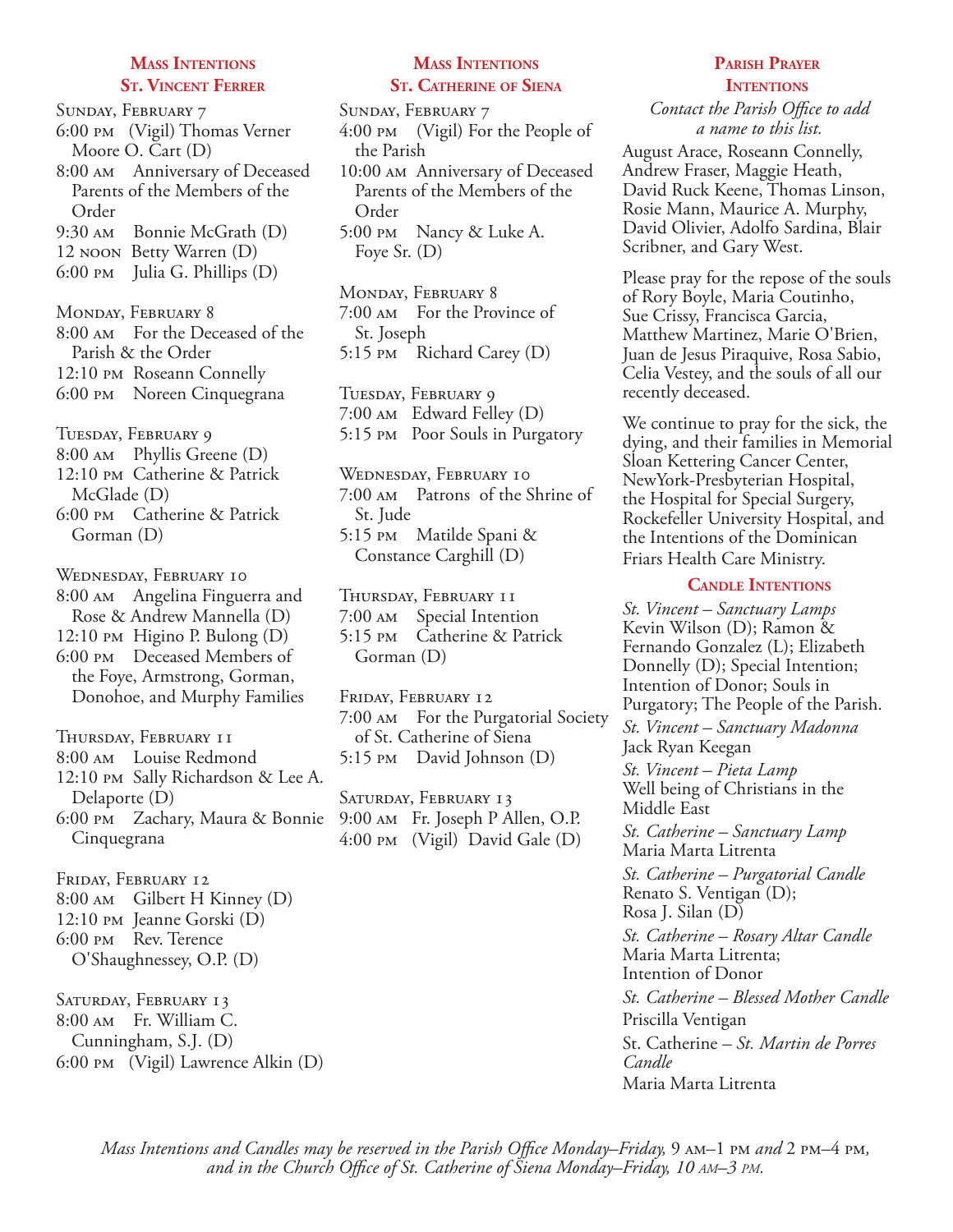### **Healthcare Holy Hour**

This Thursday, February 11, is the feast of Our Lady of Lourdes and the annual World Day of the Sick. Here in our parish, we observe this day with our weekly Holy Hour of Adoration for the Sick at St. Catherine of Siena Church, following the 5:15pm Mass every Thursday.

Prayer for the sick, while always important, poignantly resonates with us this year. Having seen and felt our vulnerability and mortality, what is there but to pray? We ourselves are powerless to heal every illness or prevent every death, but we are also truly sons and daughters of a Heavenly Father who always hears our prayers.

As one of the hospital chaplains who serve the Healthcare Ministry based in St. Catherine of Siena Church, I can tell you with complete confidence that the Lord is very close to the sick and dying. Christ is called the Divine Physician, and rightly so, for how often did he begin his ministry in a new town or village by first healing the sick? Today, Christ still continues to be present to the sick and dying in powerful moments of grace. Sometimes there are dramatic moments of miracles, but more often there are quiet and wondrous moments of reconciliation with God or family. Amid the long stretches of trial and hardship there are moments of peace and consolation, moments of faith and hope, moments of confidence in God's promise of heaven and God's love in the communion of saints.

Those who are sick cannot always see or feel God's closeness, but He is there. And it is our duty, as their brothers and sisters in Christ, to intercede for them always and often. I know a woman in Ohio, bearing a terrible illness, who wrote to ask of me this simple and beautiful request: "I can ask nothing more from your prayers than that I respond to God's goodness with as much love as He allows me, for as long as He allows me."

In turn, I ask you to make that same prayer on behalf of all who are sick and dying. Make that prayer close to your heart.

Pray for the sick, always and often, but especially this Thursday on the feast of Our Lady of Lourdes. If you are able, join us for our Healthcare Holy Hours, every Thursday evening following the 5:15 Mass at St. Catherine of Siena. Never cease to intercede before our Lord in the Tabernacle, for He alone is able to give true and eternal healing.

Fr. Hyacinth Grubb, O.P.

## **This Week of Grace**

February 7 *–* 13, 2021

 On Thursday of this week, we celebrate the Feast of Our Lady of Lourdes, which is also the World Day of Prayer for the Sick. As you know the hospital chaplaincy comprises a significant part of our Dominican Ministry here on the Upper East Side. Fr. Hyacinth Grubb writes to you about this in this week's bulletin. Below are some of the prayers of the liturgy of the Anointing of the Sick. In these texts it will be helpful to ponder the dimensions of healing hoped for: they go far beyond the physical to seek that well-being that comes with complete connection to God and neighbor.

*These texts are taken from Pastoral Care of the Sick; Rites of Anointing and Viaticum, Catholic Book Publishing, New York, 1982.* 

#### **The Opening Prayer**

 Father, you raised your Son's cross as the sign of victory and life. May all who share in his suffering find (in the Sacrament of the Sick) a source of fresh courage and healing.

#### **The Blessing of the Oil of the Sick**

 God of all consolation, you chose and sent your Son to heal the world. Graciously listen to our prayer of faith: send the power of your Holy Spirit, the Consoler, into this precious oil, this soothing ointment, this rich gift, this fruit of the earth. Bless this oil and sanctify it for our use. Make this oil a remedy for all who are anointed with it; heal them in body, in soul, and in spirit, and deliver them from every affliction.

#### **At the Anointing**

*On the Forehead*

 Through this holy anointing may the Lord in his love and mercy help you with the grace of the Holy Spirit. *On the open hands*

May the Lord who frees you from sin save you and raise you up.

#### *After the Anointing*

Father in heaven, through this holy anointing grant our brothers and sisters comfort in their suffering. When they are afraid, give them courage, when afflicted, give them patience, when dejected, afford them hope, and when alone assure them of the support of your people.